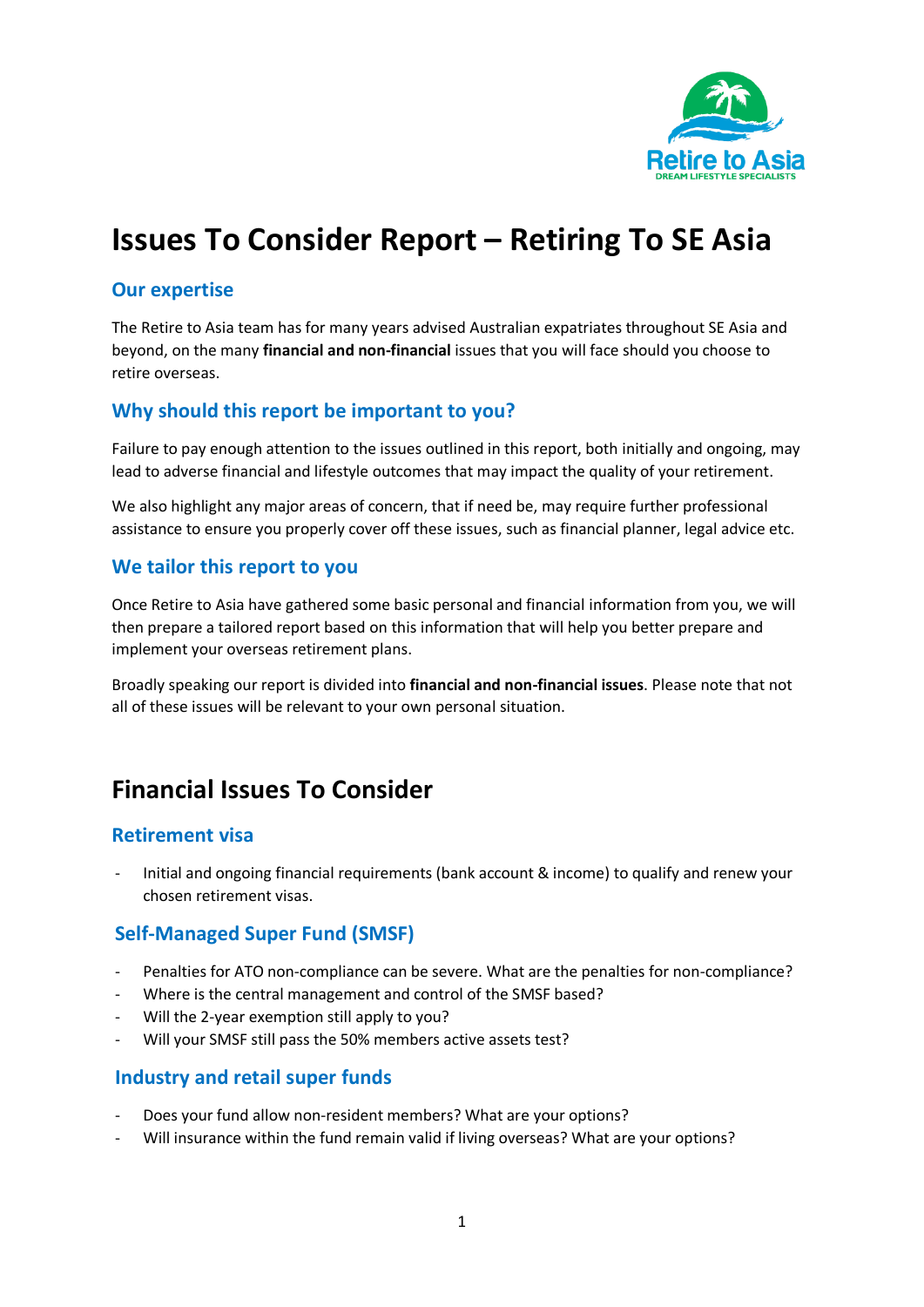

### **Age pension**

- Can you live overseas and receive the Age Pension?
- Eligibility to receive the Age Pension (age, time living in Australia, income and assets test, other requirements).
- When and how do I need to apply?
- Do I receive my full entitlement? (35-year full eligibility rule or pro-rated amount thereof).
- What supplementary benefits do I keep/reduce or lose?
- If I rent out my home how does this effect my Age Pension entitlement?
- What are my options to apply if I am already living overseas?

#### **Personal insurance - Australia**

- Death / Total and Permanent Disability (TPD) / Income Protection / Critical Illness – as a nonresident are your existing policies still valid?

### **International private health insurance**

- Do you fully, partially or self-insure the cost of health care overseas? What is the possible financial impact of each option on your financial situation?
- What are the pros and cons with each insurance funding option?
- Are there compulsory requirements for health cover to obtain and renew your retirement visa?

#### **Medicare**

- As an Australian citizen can I lose access to the Australian Medicare system?
- Strategies and benefits to retain or renew access to the Medicare system.

#### **Australian tax residency**

- Can I choose to retain my Australian tax residency if I live overseas?
- How does tax residency impact on your income, family home, super, any foreign income, other investments?
- What are the possible CGT consequences should you become a non-Australian tax resident?
- Tips on how to best retain your Australian tax residency for as long as possible.

### **Foreign currency**

- Exposure & fluctuations for income and investments. Tips and traps.
- Does your plan have an accessible and secure cash safety buffer over and above the minimum financial requirement to obtain and renew the retirement visa?

#### **Property options**

- What options do you have with your existing property in Australia do you Sell, Rent, Airbnb? what are the possible tax and Age Pension impacts?
- Overseas do you lease short / medium / longer term vs purchase, if you are allowed to?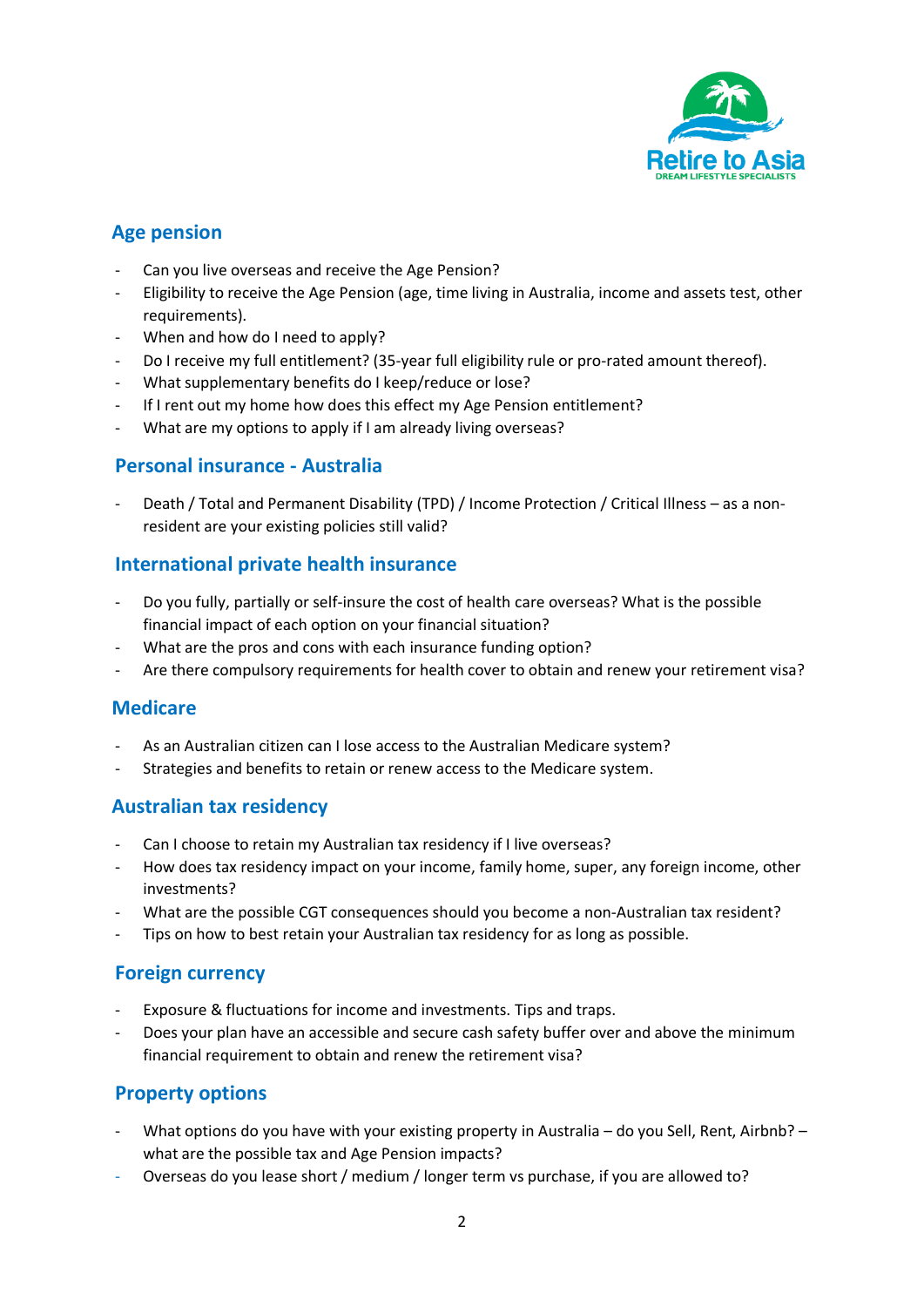

# **Non-Financial Issues To Consider**

#### **Health care**

- Health care what's available in your area.
- Level of accessibility, quality, and affordability.

#### **Estate planning**

- Wills / Guardianship / Enduring Powers of Attorney / Medical Power of Attorney / Super beneficiary nominations. Do you have these in place?
- How do the above legal documents apply and remain valid as intended as a non-resident?
- Who is and where are your executor(s), appointees and other legal representatives based?

#### **Relocation services**

Furniture / pets / motor vehicles / larger items / cost of shipping vs buying new overseas?

#### **Drivers Licence**

- Can you drive overseas, or will you use local taxi's / drivers / public transport etc?
- What vehicles can you buy / insurance coverage etc.

#### **Health Considerations**

- Diet / Nutrition / Allergies / Availability and legality of medicines prescribed etc.
- Disability infrastructure, accessibility and mobility challenges?

#### **Recreational Activities**

- Community / Sporting club involvements, Ex-Pat Group memberships.
- What will you be doing in your retirement time? It is important for life to be meaningful.

## **In Summary**

Retire to Asia has spoken to many thousands of expatriate retirees and in our experience, most do not take the time to carefully consider many of the above issues before retiring abroad. This can lead to costly financial problems and/or lost opportunities.

Our extensive **'Issues to Consider'** report will highlight many of the important questions we feel that you will need to address should you decide to retire overseas, even for just a short period of time.

We trust that with Retire to Asia's knowledge and experience, we can make your retirement as enjoyable and rewarding as it should be.